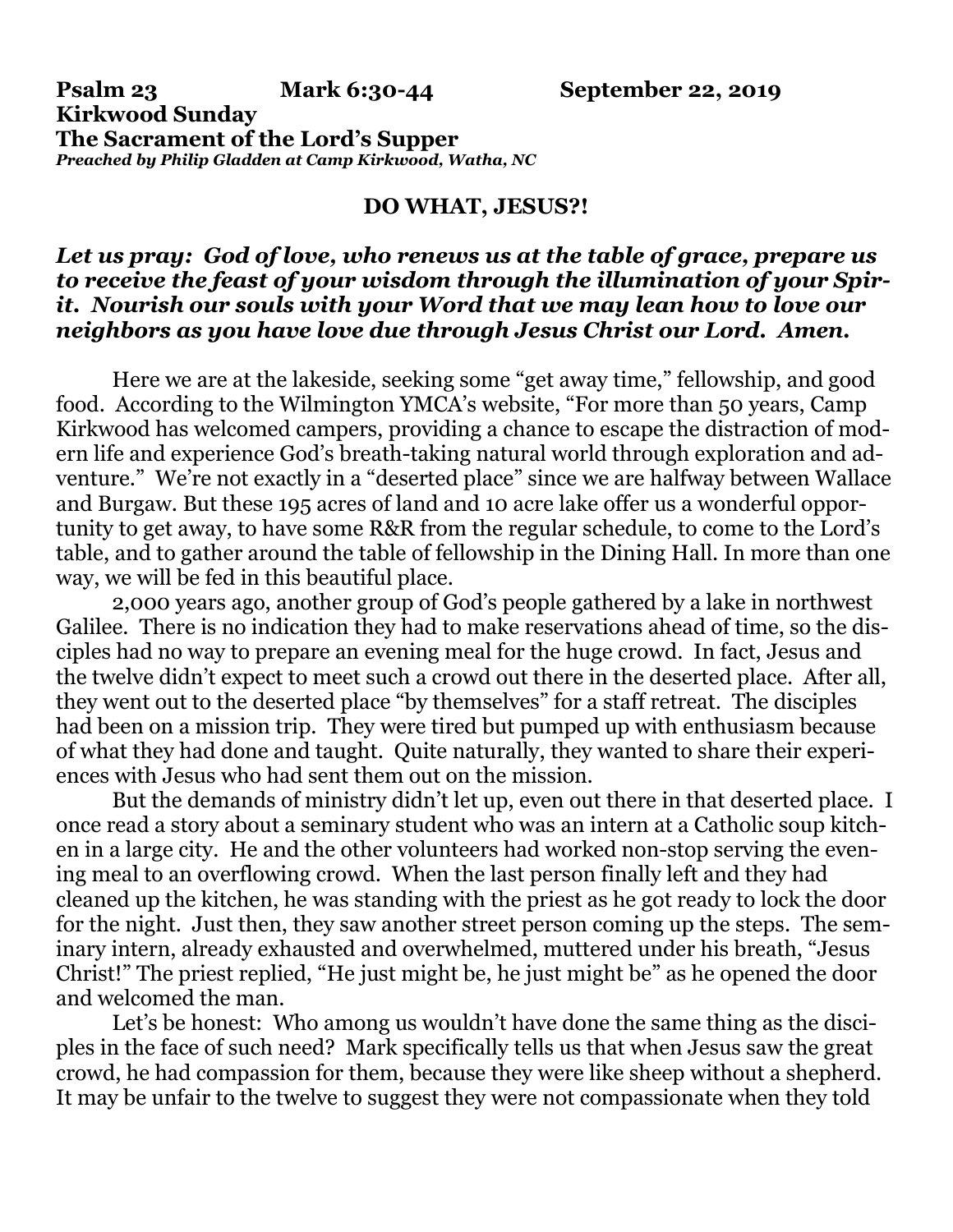Jesus to send the people into the neighboring villages to fend for themselves. After all, they recognized the hour was late and the people were hungry.

But the disciples' plan was thwarted by Jesus' command — "You give them something to eat!" The sense of the imperative is even more emphatic — "You give them something to eat! I mean you!" Again, let's be honest: Who among us wouldn't have had the same reaction as the disciples? "Do what, Jesus?! You can't be serious — there must be at least 5,000 people out here. Do you know how much it would cost to feed them even just a bite or two of bread? You know we don't carry any money with us. In fact, you told us not to take anything with us when we go out — no bread and no money in our belts. It's not like we have eight months worth of wages on us, Jesus. We probably couldn't scrape up that much money among all the people gathered here tonight."

The disciples might not have had eight months' wages on hand, but they weren't empty handed. Instead of telling the twelve, "Go on, get out of here  $-1$ 'll take care of it myself," Jesus said, "How much bread do you have? Go and see." This may be the most important point of this story. When we're faced with a challenge and need, especially in the church, our first reaction is all too often the same as the disciples' — "Do you really expect us to do that, Jesus? We don't have enough \_\_\_\_\_\_\_\_\_\_\_\_\_\_ (you fill in the blank: money, time, energy, people, volunteers, courage, etc., etc.)." But Jesus didn't go there with the disciples. He asked them to look at what they already had, not at what they didn't have.

Even then, it's not as if the disciples sheepishly came back, kicking the dirt with their feet, and reported to Jesus, "Well, Lord, it turns out we actually do have enough money to feed everybody here tonight." Nope, at least they were honest (even if still skeptical and wondering what was going on) when they told Jesus, "We've got five loaves of bread. Oh, and we also have two fish."

Notice that Jesus still doesn't dismiss the disciples from the job at hand. Instead, he enlists them in the ministry before them. He put the twelve in charge of organizing the feeding groups and sitting them down on the green grass — the sheep without a shepherd are now being led into green pastures by the Good Shepherd.

And Jesus continues to involve the twelve in the feeding ministry. Listen again to how Mark describes what happens — "he took the five loaves — he blessed the five loaves — he broke the five loaves — he gave the five loaves to the disciples." Eight chapters later in Mark's story, he tells us, "While they were eating, he took a loaf of bread, and after blessing it he broke it, gave it to them, and said, 'Take; this is my body.'" (Mark 14:22) In a few minutes, as we come to the Lord's table, in obedience to our Lord Jesus and in remembrance of him, we will take the loaf, bless the loaf, break the loaf, eat the loaf. Physically we may have to wait until we go to the Dining Hall for lunch to eat and be filled, but, as our Prayer for Illumination reminds us, we do not live by bread alone, but by every word that comes from the mouth of the Lord.

At the beginning of the story, we heard that "many were coming and going, and [the disciples and Jesus] had no leisure even to eat." (Mark 6:31) By the end of the story, there were enough leftovers for each disciple to have a big basket of bread and fish. They were probably just as hungry as the multitude in that deserted place — physically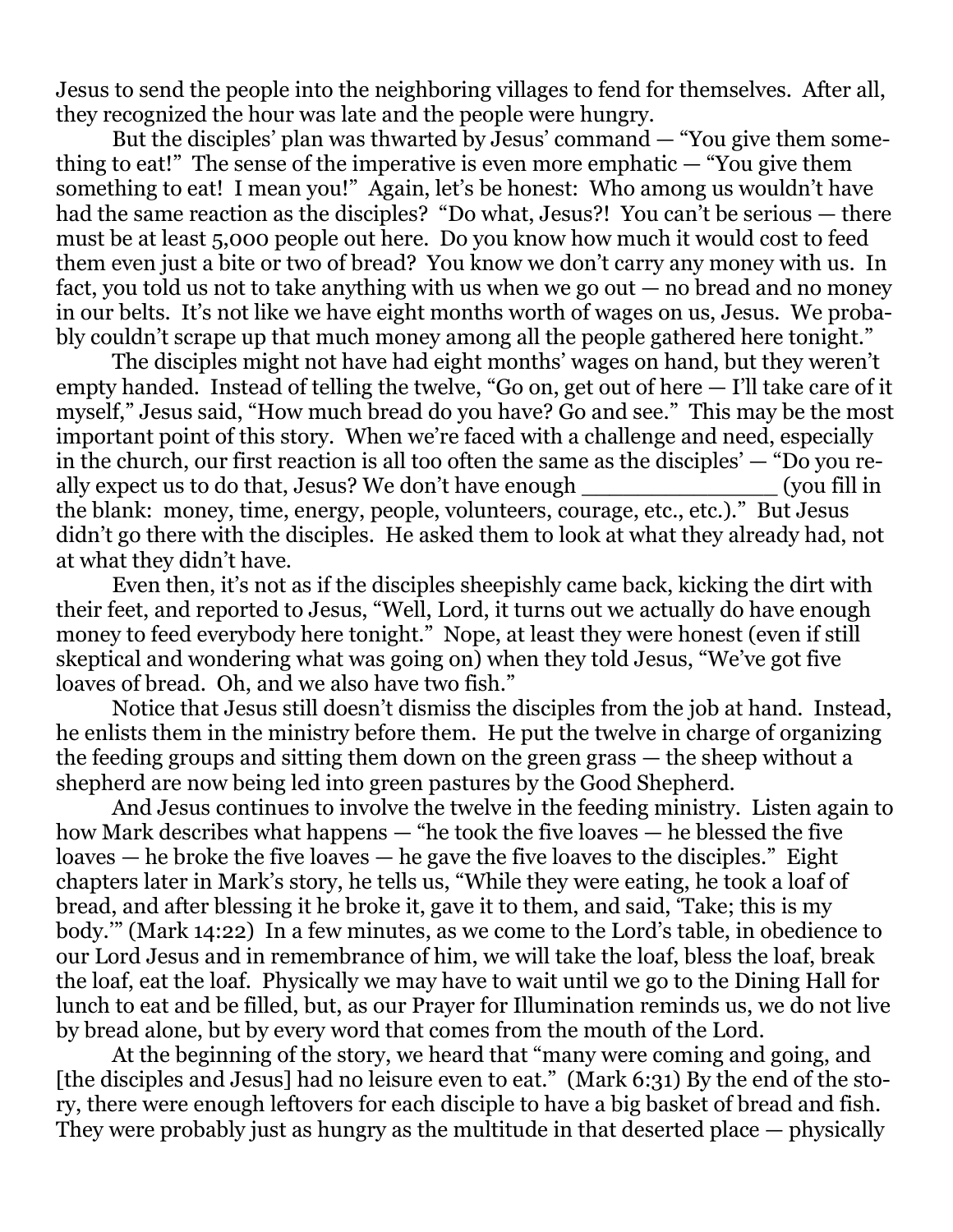and spiritually. If they had spent eight months' wages on bread (if they could even find that much bread in the surrounding villages), each of them would have had a little nibble. Instead, they ate and they were filled  $-$  in more ways than one.

"You give them something to eat  $-$  I mean you!" Jesus' imperative command comes to us today just as it confronted the twelve out there in that deserted place by the lake. And, unfortunately, our response is very much like the disciples' response — "Do what, Jesus?! Where are we supposed to get the resources we need to do what you're asking us to do?" If Jesus' command "You give them something to eat" is the same today, then certainly his response is the same, "How many loaves do you have? Go and see."

There are plenty of ministries based on multiplying a few resources into many. For instance, the quarterly P.A.T.H. (Presbyterian Answer to Hunger) offering we take in March, June, September, and December is sometimes called 2¢ per Meal Offering. 2¢ is even smaller than five loaves and two fish. But if you crunch the numbers just for our congregation, 6¢ per day for a year could yield almost \$2,200 for the presbytery Hunger Program. If you crunch the numbers for the entire presbytery, the total would be approximately \$440,000 for feeding programs in Malawi and Haiti and congregational feeding programs such as our own Helping Hands Food Pantry.

For several years, Nancy and I made a contribution to Heifer International for my mom's Christmas present. She told us she didn't need any more "things" in her room. We might buy her a flock of chicks or geese or ducks or three schools of fish or a pig or some rabbits. Of course, the animals didn't end up in her room at the Gracemont Assisted Living Facility. Instead, the animal donations supported the lives of people in need. According to the Heifer International website, "Giving an animal is like giving someone a small business, providing wool, milk, eggs and more. Animal donations can provide families a hand up, increasing access to medicine, school, food and a sustainable livelihood."

Heifer International was founded about eighty years ago by a Midwestern farmer named Dan West. As a member of the Church of the Brethren, he had volunteered in the Spanish Civil War. His job was to provide refugees with a single cup of milk. When he returned to the States, he realized American farmers had resources that many people in the world did not have. He based Heifer International on the idea of "not a cup, but a cow." This idea is similar to the old saying, "Give a man a fish and you feed him for a day. Teach a man to fish and you feed him for a lifetime."

In our Prayer of Confession this morning, we prayed, "Lord, we come believing in our emptiness, believing that we will never have enough, believing that what we have is unworthy." What if, when we hear the Lord say "You give them something to eat  $-1$ mean you!" our first response was trusting God to provide what we will need to do the job he calls us to do? Instead of operating from a fear of scarcity, what if we trusted God to take what we already have and use it and us to achieve great things? What if, instead of fretting about what we don't readily have, we take stock of the blessings God has already given us, take them to him, entrust them to his blessing, and ask him to show us how to use them for his purposes and always to his glory?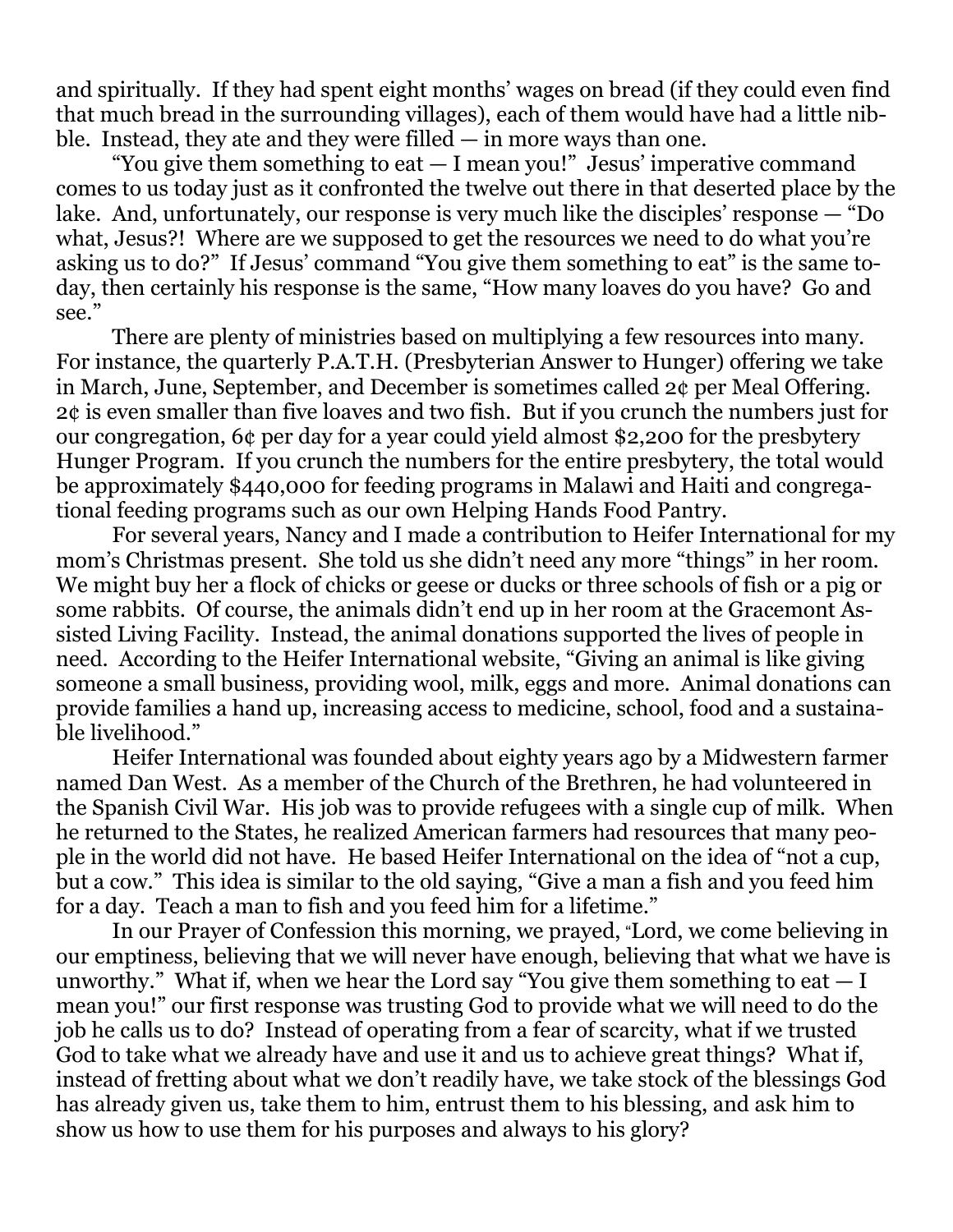In 1895, Booker T. Washington addressed the Cotton States and International Exposition in Atlanta. As he encouraged whites and blacks to work together and recognize each other's worth and contributions, he told this story: "A ship lost at sea for many days suddenly sighted a friendly vessel. From the mast of the unfortunate vessel was seen a signal: 'Water, water. We die of thirst.' The answer from the friendly vessel at once came back: 'Cast down your bucket where you are.' A second time, the signal: 'Water, send us water!' went up from the distressed vessel. And was answered: 'Cast down your bucket where you are.' A third and fourth signal for water was answered: 'Cast down your bucket where you are.' The captain of the distressed vessel, at last heeding the injection, cast down his bucket and it came up full of fresh, sparkling water from the mouth of the Amazon River."<sup>1</sup>

Did you know that the outflow of fresh water from the Amazon River is so great that you can draw up fresh, drinkable water at a great distance from shore, where the Amazon River empties into the Atlantic Ocean? The area is called the "River Sea." As one preacher has put it, "In this story a ship full of people had an urgent need for fresh water, and it was closer at hand than they knew."2

We have our share of challenges and opportunities as the Wallace Presbyterian Church. In-house, we need to make many costly repairs to the church physical plant, due to the damage from Hurricane Florence last fall. We also have lost quite a few beloved members who have moved on to other places as a result of the storm. After twelve months, the session has a better idea of the effect all of this has and will have on the church finances. You'll notice the announcement in today's bulletin about the covered dish luncheon on Sunday, November 3. Yes, we're already advertising six weeks ahead of time because we want to get the word out. This will be an opportunity for all of us to be informed about important decisions made and work to be done.

But it's not just about us. There are many needs all around us  $-$  just as daunting and overwhelming as feeding 5,000 people in a deserted place, when all you have is five loaves and two fish. The challenge of this miracle story is also the hope and opportunity of this story — Jesus saying, "You give them something to eat — I mean you!" Just as Jesus didn't reject and neglect his disciples' meager efforts and resources, neither does he reject and neglect what we have to offer. Instead, he tells us "Go and find out what you have and bring them to me." In other words, "Cast down your bucket where you are."

When you tear the piece of bread from the loaf and dip it in the cup at the Lord's table this morning, you know that it won't satisfy your physical hunger. But coming to the table and meeting the Lord there — bringing what resources we have, including our very lives — we find that we are blessed to be a blessing. At the Lord's table, we can all eat and be filled with God's Holy Spirit. And, wonder of wonders, there are even baskets and baskets of leftovers to share, if we only will.

*Let us pray: Faithful God, we praise you for feeding our hunger for bread and for "the bread of life." We praise you for taking our little basket of bread and fish and using it to feed others. We call upon you, Lord, to empower us as we declare who you are to a world who needs you. We call*